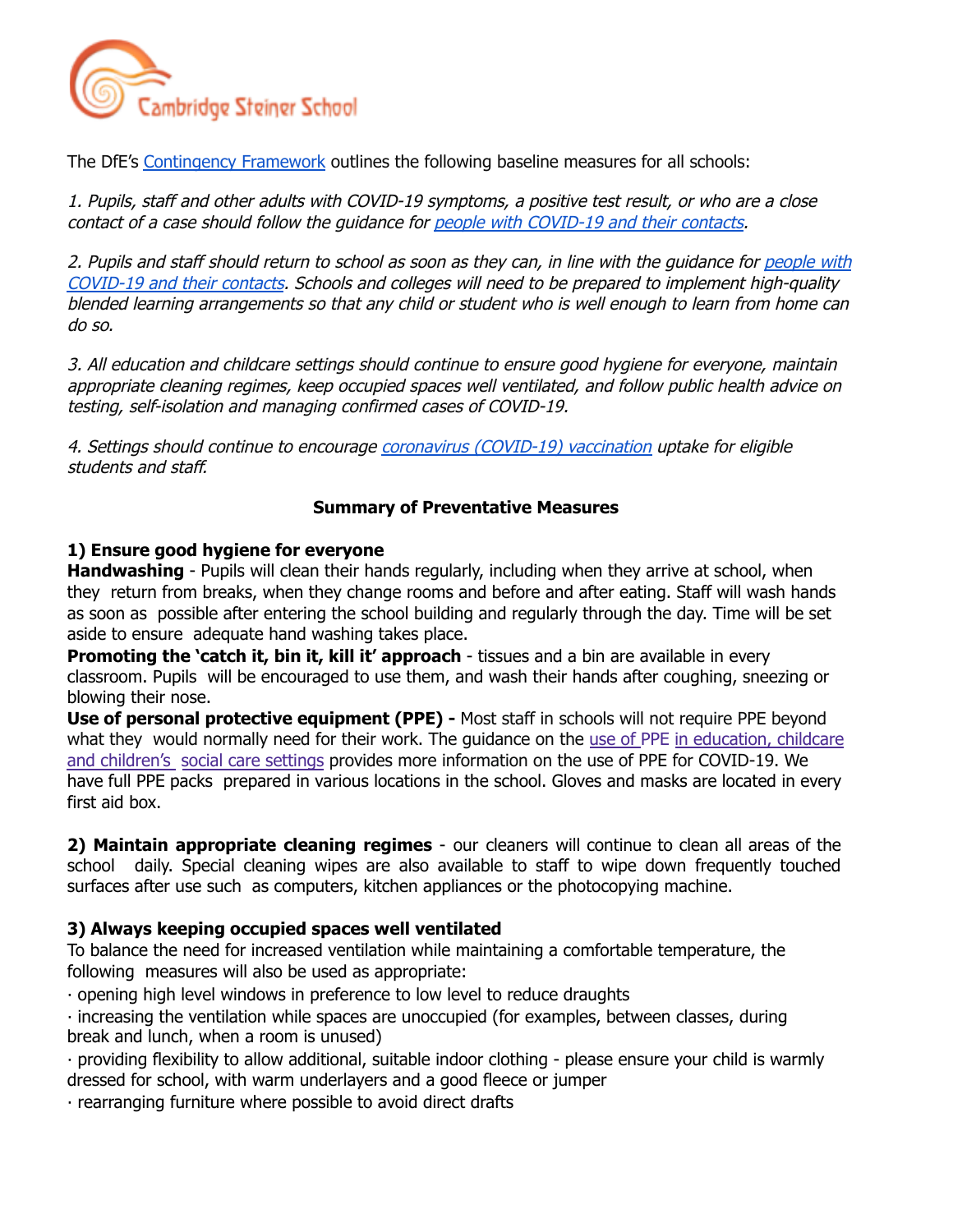# **4) Follow public health advice on testing, self-isolation & managing confirmed cases of COVID-19**

Pupils, staff and other adults should follow guidance on People with COVID-19 and their contacts if they have COVID-19 symptoms.

Pupils and staff should return to school as soon as they can, in line with guidance for People with COVID-19 and their contacts.

If anyone in our school develops COVID-19 symptoms, parents will be contacted to collect their child, and advised to follow public health advice. Whilst a pupil is awaiting collection, they will be moved to a safe, ventilated designated space. Appropriate PPE will be used if close contact is necessary. Any rooms they use will be cleaned after they have left.

Where possible, parents will be informed when a positive case of Covid-19 has been identified within their child's class group.

## **Asymptomatic testing**

Staff and pupils are no longer required to participate in asymptomatic testing. In the event of an outbreak, our school may be advised by their local health team or director of public health to undertake testing for staff and students of secondary age and above for a period of time.

## **Contingency Planning**

The school's contingency plan outlines how we would exceptionally and temporarily reintroduce measures to minimise disruption to face-to-face education and protect the most vulnerable to COVID-19.These plans include information regarding: managing events, testing, face coverings and and attendance restrictions, along with considerations about remote learning, our education workforce, safeguarding considerations, vulnerable children and young people and educational visits. Wherever additional measures are considered, the objective is to maximise the number of children and young people in face-to-face education or childcare and minimise any disruption, while protecting the most vulnerable to COVID-19.